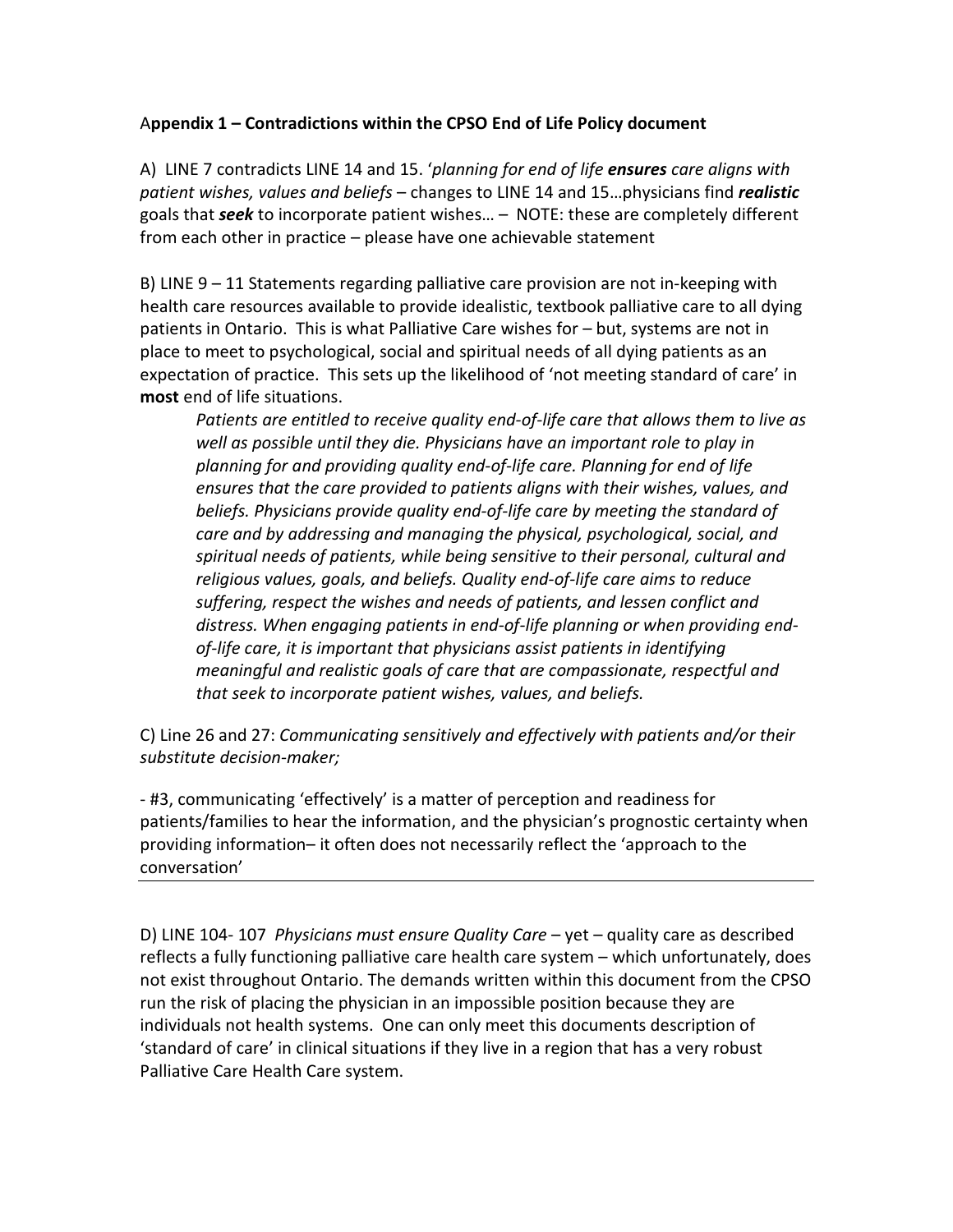Please separate the roles/duties of the physician from the health system.

E) Quality Care: Requires a fully functioning palliative care health care system which physicians do not have control over – Asks for physicians to take a 'personal interest' in their patients - what is meant by this statement? It appears to cross professional boundaries.

F) *When planning for or providing end-of-life care, physicians must endeavour to understand what is important to their patient and/or the patient's substitute decisionmaker in order to ensure that quality care is provided. It is also important for physicians to understand and personally acknowledge that in certain circumstances treatment cannot prevent death.* 

Please provide references that we can read to reassure physicians there is evidence to support the CPSO's request that we repeatedly approach the patient and family on this topic. My concern is that it may cause harm, as patients and families may feel threatened by the *content* of the discussion, even if the physician approaches to the discussion in a very sensitive, appropriate manner.

**G)** LINE 112 to 117 *suitable to the difficult decisions they may be facing. This includes, but is not limited to, initiating communication as early as possible and as regularly and as often as is necessary to share information, facilitating the comprehension of the information shared, and answering questions. Communicating effectively and often will build trust and confidence in the physician-patient relationship, help to relieve patient and/or substitute decision-maker anxiety and doubt, and may make difficult future conversations easier.*

Along with the above, please clarify the intention of line 124 in context. 124 *Physicians must obtain consent from the patient or substitute decision-maker to communicate* NOTE: the paragraph prior to this says – *have frequent repeated conversations.* Then the document QUESTION: – do physicians need a consent to have the conversation with the patient? Secondly, **what if** - the patient and family feel burdened by 'the conversation' and explicitly ask physicians to 'stop' Note: this is a common response of patients/families. – ie. The patient is not ready to hear the information **What if –** the physician is not certain of the prognoses – how can they deliver news 'early and frequently' – Note: this is the usual situation on a frail patient's trajectory towards death.

**H)** *Best Interest* (lines 22, 184 and 194)–is a very important concept. It is highly theoretical, and layered with significant ethical challenges. How will the CPSO judge the 'physician' when it is not uncommon to have situations in which the 'best interest' seems to be an illusion shadowed by perceptions of many different people. Please acknowledge challenges associated with identifying - *Best Interest*- in the document so that physicians are not set up for failure.